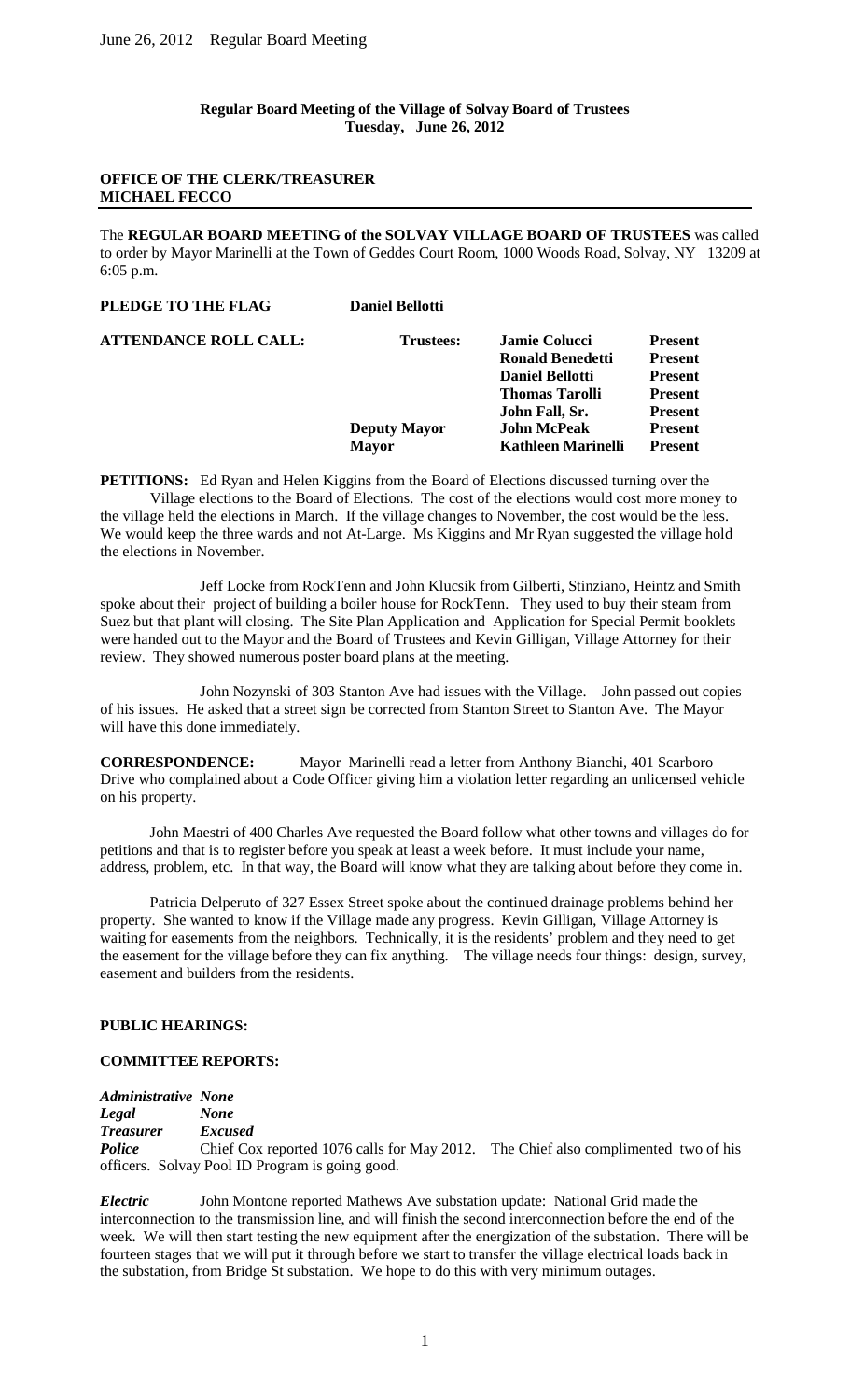LED lights: through the IEEP, we will give out one LED light bulb to the village electric customers when they bring their bill into the Village Hall or the Electric garage and also Solvay Electric Supply store. We will start this in July 2012.

*DPW/Highway* Mark Cazzolli said the Solvay pool opened on Sunday June 24 and it looks great. The village has a contract with RCR&R beginning the month of August. The residents can bring down their Electrical waste. Kevin, Gilligan, Village Attorney will look into this. Mark is working with Feher Rubbish on the garbage regarding the days of pickups which should begin in August. The mayor asked Mark to remove the yellow clothing bin on Milton Ave.

*Library* Cara Burton gave a report on current events: Summer Reading program will begin, July 24 will be a bike safety program and helmet giveaway, Rosemary Agonito will sign and talk about her new fiction book.

**Codes** Donna Taggart reported that the Code Enforcement is very busy with some very big projects. Donna explained that if the Codes Officers see a violation they will stop and write it up without a formal complaint.

*Stormwater* Anthony Destefano reported for the Village of Solvay Regular Board Meeting June 26, 2012 Stormwater Report

# **CNY Stormwater Coalition Executive Committee June 14, 2012 Meeting**

Began revising the Memorandum of Agreement (MOA) that will be needed to be approved by January 1, 2013. The changes are necessary due to the fact that the NYS Environmental Protection Fund grant being administered by CNYRPDB will expire. As a result, the Coalition will be financed directly by annual fees paid by each MS4. CNYRPDB will assume the responsibilities of Financial Officer under this new arrangement.

Reviewed and approved the draft Work Plan and Annual Budget.

Both of those documents will be presented to the full membership at the next Coalition meeting.

# **"Save the Rain" Program**

As I reported at the last Board meeting, the Village was awarded a "Save the Rain" grant for the bioretention project at the Solvay-Geddes Youth Center. The Village is currently waiting to hear from the NYSDEC concerning a \$75,000 grant to install the erosion control portion of the project. In discussions with CNYRPDB, the County has committed to hold the \$62,394 award until that DEC money becomes available.

# **Phosphorous Reduction in the Onondaga Lake Watershed**

The Village was provided with 300 copies of the newly developed "Phosphorous Levels and the Care of Onondaga Lake" brochure.

The brochure discusses the new State law which restricts the use of lawn fertilizer and identifies additional ways to reduce phosphorous runoff.

The NYSDEC estimates that the new law has the potential to reduce phosphorous loading to Onondaga Lake by 2,000 pounds.

Copies are available at Village Hall and the Library.

# **2012 Clean Watersheds Needs Survey**

With C&S's assistance, the 2012 Clean Watershed Needs Survey was completed and submitted to the Environmental Facilities Corporation.

The survey itemizes the tasks and projects the Village has identified are considered necessary to sustain existing infrastructure and meet future needs.

# **Willis Avenue Bridge Project**

# **Engineering Report**

As a result of the issues cited by the Village (increased vehicular and truck traffic, truck restrictions on Village streets, potential damage to infrastructure and increase in Village personnel costs) and the inability to find an acceptable detour route that doesn't include Milton Avenue, the County has decided to construct the project using a phased-approach which will keep one lane open on the bridge at all times.

I've requested something to that effect in writing for our records.

A public meeting to discuss the project will be scheduled per Federal Aid guidelines.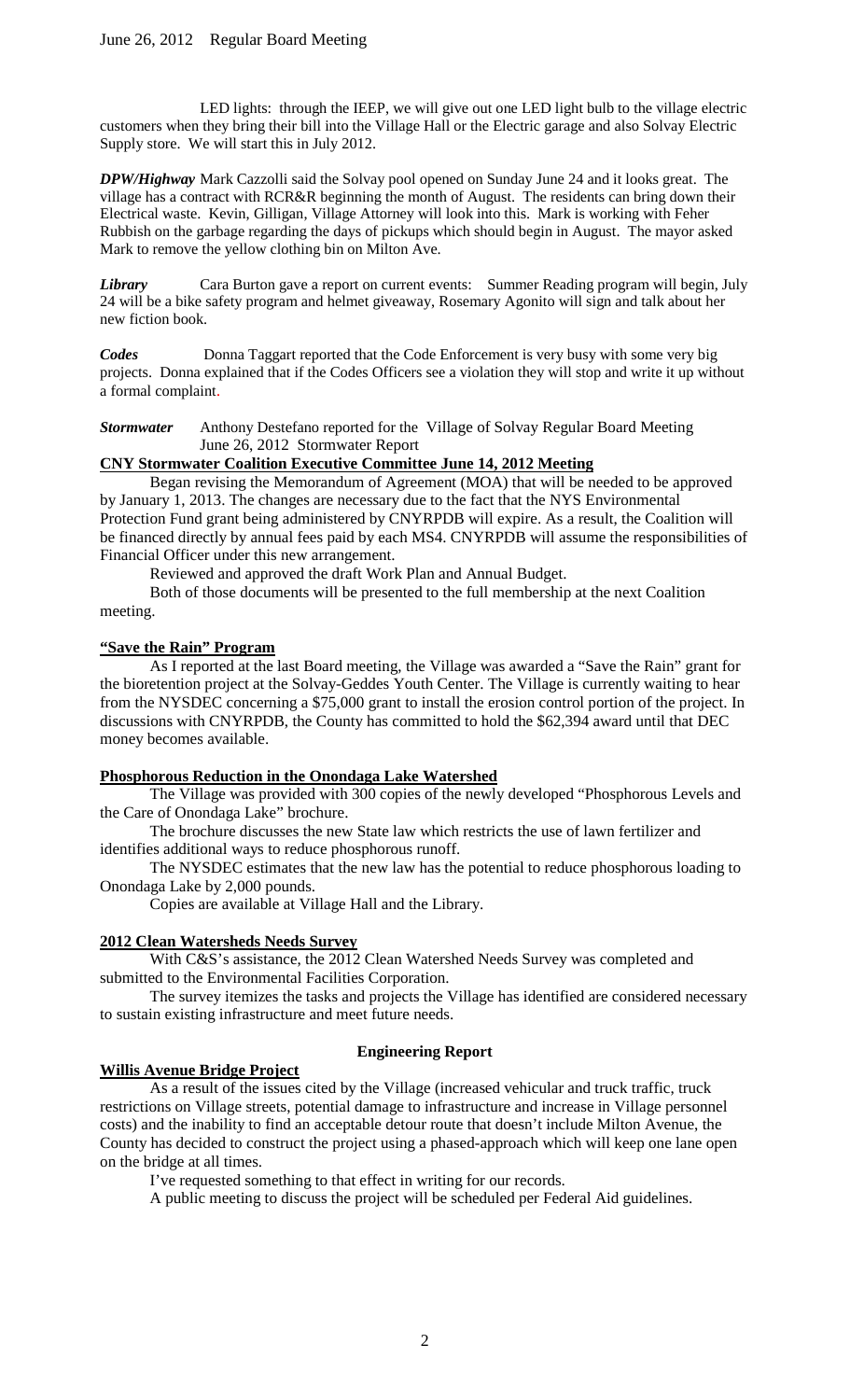#### **Onondaga County Sustainable Development Plan**

The Syracuse-Onondaga County Planning Agency (SOCPA) announced the public release of the draft Sustainable Development Plan which is available at http://future.ongov.net.

 $\circled{1}$  The plan was developed after all the municipalities in the County, including the Village, were interviewed concerning a number of issues including land use and future development, Zoning Board issues and infrastructure challenges.

 $\circled{S}$  SOCPA is soliciting public comments to the plan which can be submitted at the website previously mentioned.

#### **RESOLUTIONS:**

1. Authorization from the Board of Trustees to approve the minutes from the May 22, 2012 Regular Board Meeting and the Reading of the Minutes be herewith dispensed.<br>MOTION: Jamie Colucci *Motion* **Jamie Colucci SECOND: Ronald Benedetti AYES: 7 NAYES: 0 MOTION CARRIED**

2. Authorization from the Board of Trustees to approve the minutes from the May 29, 2012 Special Board Meeting be accepted and the Reading of the Minutes be herewith dispensed. **MOTION: Ronald Benedetti**<br>**SECOND: John Fall Sr John Fall Sr AYES: 7 NAYES: 0 MOTION CARRIED**

3. Authorization from the Board of Trustees to approve the minutes from the June 12, 2012 Special Board Meeting be accepted and the Reading of the Minutes be herewith dispensed.

| <b>MOTION:</b> | Ronald Benedetti       |                       |
|----------------|------------------------|-----------------------|
| <b>SECOND:</b> | <b>Daniel Bellotti</b> |                       |
| <b>AYES:</b>   | <b>NAYES:</b>          | <b>MOTION CARRIED</b> |

- 4. Authorization from the Board of Trustees to pay Costello, Cooney & Fearon, PLLC \$12,661.55 for services rendered for the month of May, 2012. **MOTION: Ronald Benedetti**<br>**SECOND: John Fall Sr SEPTEM: SECONDER SECTION**<br> **SECONDER SECONDER SECTION POINTS: AYES: 7 NAYES: 0 MOTION CARRIED**
- 5. Authorization from the Board of Trustees to pay C&S Engineers \$33,290.70 for services rendered from January 1, 2012 to May 25, 2012.

| <b>MOTION:</b> | <b>John McPeak</b> |                |                       |
|----------------|--------------------|----------------|-----------------------|
| <b>SECOND:</b> |                    | Thomas Tarolli |                       |
| AYES:          |                    | <b>NAYES:</b>  | <b>MOTION CARRIED</b> |

6. Authorization from the Board of Trustees to approve

**WHEREAS**, the property described by the following tax map number(s) and located at the following address(s) is/are in the Village of Solvay, is/are owned by the following owner(s); and

**WHEREAS**, as the aforesaid property owner(s) allows the property to accumulate high weeds, brush, grass, trash, debris, or other matter, in a manner that is unhealthy, hazardous, or dangerous and in violation of Chapter 56; and

**WHEREAS**, the owner(s) was notified by certified mail and/or posted on site and a follow up revealed the violation still exists

**NOW**, be it resolved that the Village of Solvay Board shall authorize the property to be cut, trimmed, and removed by the Village Representatives, and all actual costs of work or services rendered at the direction of the Village Board, shall be assessed and collected in the same manner and time as the taxes levied on the premises.

| Charlene Huppman/Mark Kosturik |
|--------------------------------|
|                                |
| NAME OF OWNER                  |
|                                |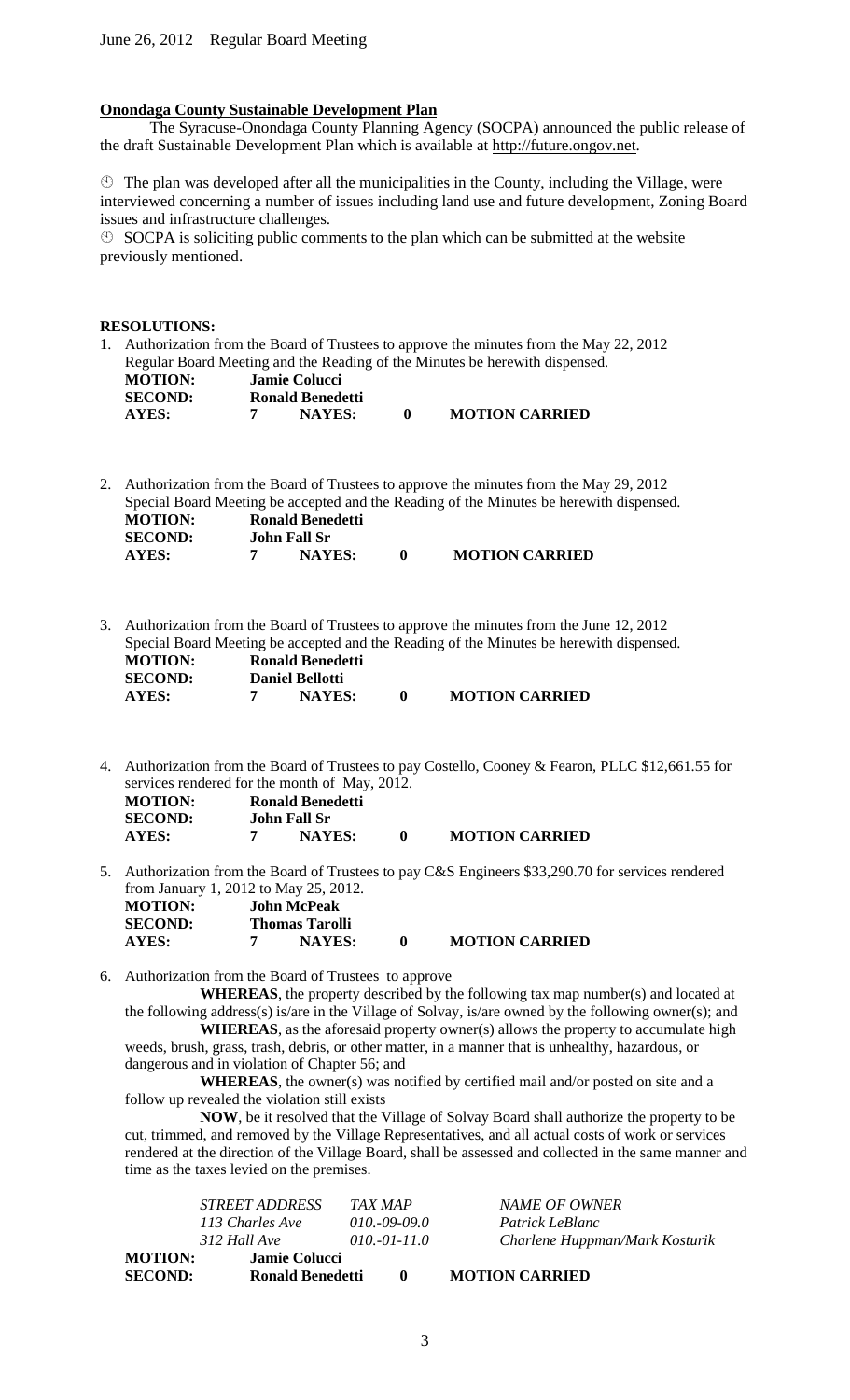#### **7. VILLAGE OF SOLVAY - VILLAGE BOARD RESOLUTION June 26, 2012**

Thomas Tarolli introduced proposed Local Law No. D-2012 to amend Chapter 109 (titled "Licensing") of the Code of the Village of Solvay to enforce certain regulations and restrictions imposed upon hawkers, vendors, solicitors, charitable solicitors and peddlers, seconded by John Fall Sr:

**WHEREAS**, no other agency has the legal authority or jurisdiction to approve or directly undertake the enactment of a local law in the Village of Solvay.

#### **NOW, THEREFORE**, it is

**RESOLVED AND DETERMINED**, that there are no other involved agencies, the Village Board shall act as lead agency, and that the enactment of proposed Local Law D-2012 is a Type 2 action in accordance with 6NYCRR Part 617.5(c)(20) and will have no significant effect on the environment, thus concluding the environmental review process; and it is further

**RESOLVED**, that the Village Board conduct a public hearing as to the enactment of proposed Local Law No. D-2012 at the Geddes Town Hall, 1000 Woods Road, in the Village of Solvay, on July 24, 2012, at 6:00 p.m., or as soon thereafter as the matter can be heard, at which time all persons interested in the subject shall be heard.

The question of the adoption of the foregoing resolution was duly put to a vote and upon roll call, the vote was as follows:

| Jamie Colucci          | <b>Trustee</b> | Voted        | Yes |
|------------------------|----------------|--------------|-----|
| Ronald Benedetti       | <b>Trustee</b> | Voted        | Yes |
| <b>Daniel Bellotti</b> | <b>Trustee</b> | <b>Voted</b> | Yes |
| <b>Thomas Tarolli</b>  | <b>Trustee</b> | <b>Voted</b> | Yes |
| John Fall, Sr.         | <b>Trustee</b> | Voted        | Yes |
| <b>John McPeak</b>     | <b>Trustee</b> | <b>Voted</b> | Yes |
| Kathleen A. Marinelli  | <b>Mayor</b>   | Voted        | Yes |

The foregoing Resolution was thereupon declared duly adopted. **DATED: June 26, 2012**

**8.** Authorization from the Board of Trustees refer the application from Thomas Milazzo, representative for Wells Fargo Bank for a zone change to the Planning Board for review and recommendation at 109 Draper Ave. Also authorize referral to the County Planning Board, designate this as an unlisted action, there are no other involved agencies, and the Village Board of Trustees will act as lead agency.

| <b>MOTION:</b> | Ronald Benedetti |                       |
|----------------|------------------|-----------------------|
| <b>SECOND:</b> | John Fall Sr     |                       |
| AYES:          | <b>NAYES:</b>    | <b>MOTION CARRIED</b> |

#### **NEW BUSINESS**

\*\*\*\*\*\*\*\*\*\*\*\*\*\*\*\*\*\*\*\*\*\*\*\*\*\*\*\*\*\*\*\*\*\*\*\*\*\*\*\*\*\*\*\*\*\*\*\*\*\*\*\*\*\*\*\*\*\*\*\*\*\*\*\*\*\*\*\*\*\*\*\*\*\*\*\*\*\*

Resolved that this Board of Trustees move into Executive Session to discuss a personnel matter at 8:48 p.m.

| <b>MOTION:</b> | <b>John Fall Sr</b> |                       |
|----------------|---------------------|-----------------------|
| <b>SECOND:</b> | Ronald Benedetti    |                       |
| AYES:          | <b>NAYES:</b>       | <b>MOTION CARRIED</b> |

Resolved that the Executive Session be closed and that this Board return to the regular meeting at 9:04 p.m. **MOTION: John Fall Sr**

| MUTRON:<br><b>SECOND:</b> | John Fall Sr<br><b>Daniel Bellotti</b> |              |                       |
|---------------------------|----------------------------------------|--------------|-----------------------|
| AYES:                     | NAYES:                                 | $\mathbf{a}$ | <b>MOTION CARRIED</b> |
|                           |                                        |              |                       |